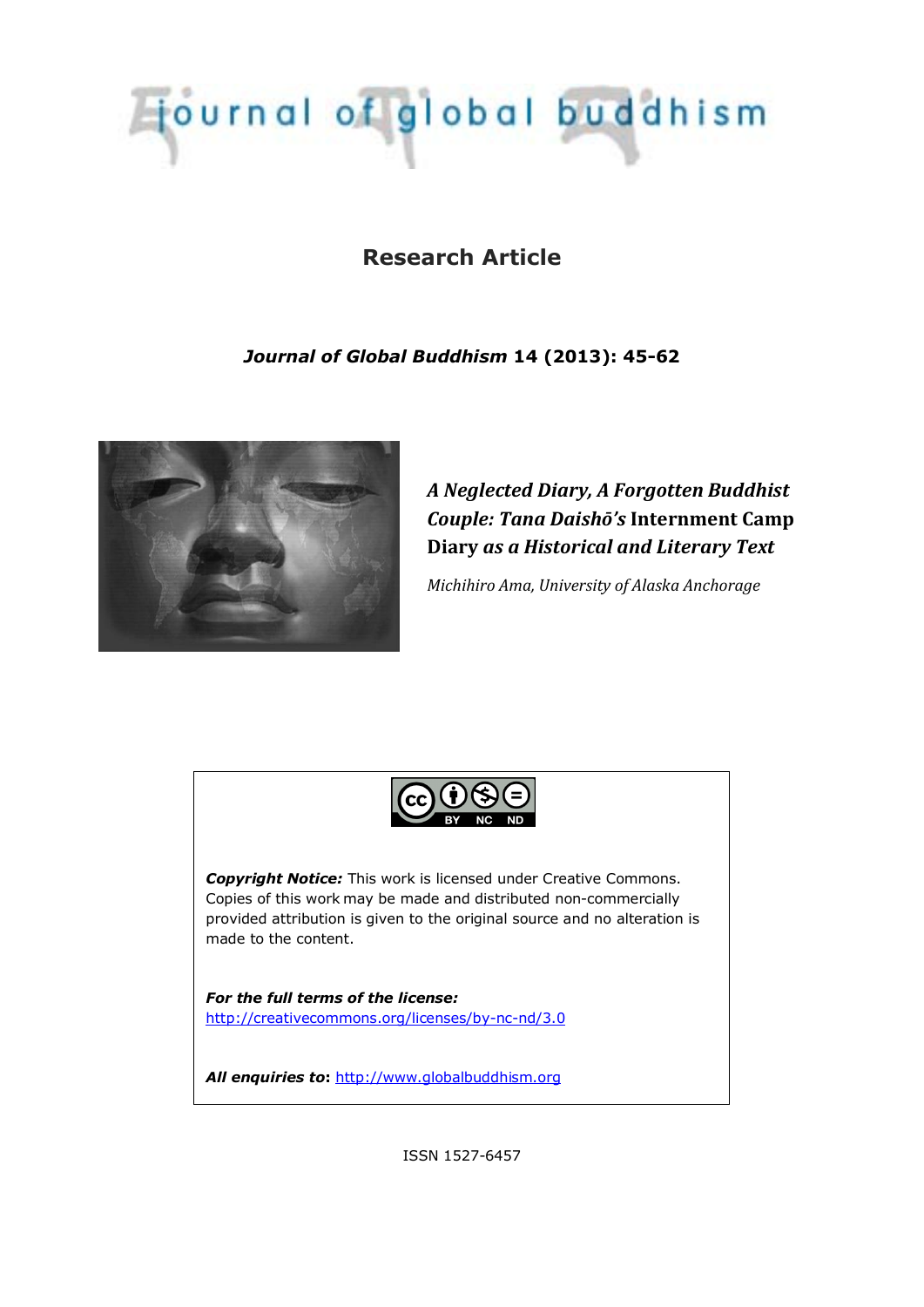-

## Research Article

## *Neglected Diary,Forgotten Buddhist Couple: Tana DaishÛ's* **Internment Camp Diary** *asHistorical and Literary Text<sup>1</sup>*

*Michihiro Ama, University of Alaska Anchorage*

uring four years of internment by the U.S. government, Tana Daishō, a Shin Buddhist minister, kept a diary in Japanese. After his death, his wife, Tana Tomoe, published it with the title, *Santa Fe Rگzubčgu senji tekikokujin yokuryƻsho*  **nikki** (*A Diary of An Enemy Alien in Santa Fe and Lordsburg Internment Camps, hereafter The nikki (<i>A Diary of An Enemy Alien in Santa Fe and Lordsburg Internment Camps, hereafter The Internment Camp Diary*) in four volumes between 1976 and 1989. The diary begins on December 7, 1941—the day Japanese Navy attacked Pearl Harbor, leading to Tana's arrest three months later by the Federal Bureau of Investigation and separation from his family—and ends on March 31, 1946—three days before his release by the Department of Justice.<sup>2</sup> Within the barbed wires of internment camps, Tana recorded his personal thoughts, interpersonal relationships, and transpersonal experiences. *The Internment Camp Diary* provides much information on a transnational history of Japanese Buddhism when anti-Japanese sentiment reached its peak in the United States.

Unfortunately, except for a few individuals such as Duncan R. Williams and Tetsuden Kashima who have referenced the diary primarily as a historical document, scholars have not paid much attention to it (Kashima, 2003: 104, 126, 204; Williams, 2003: 255,

<sup>&</sup>lt;sup>1</sup> This paper was presented at a workshop, titled "New Approaches to the Study of Japanese American Buddhism," sponsored by the Center for Japanese Religions and Culture at the University of Southern California in December 2012. The author wishes to thank Duncan R. Williams who organized the workshop; Michael Masatsugu, Kristine Dennehy, Shigeo Kanda, and an anonymous review for his or her comments; Akira Tana and Harry Bridge for lending Tana's Diary to the author; Eiko Masuyama for providing me with additional materials concerning Tana Daishō and Ken'ichi Yokogawa for editing the paper. The author is responsible for the translation of Tana's diary.

<sup>&</sup>lt;sup>2</sup> The literal translation of the title of the diary is "Santa Fe, Lordsburg, Wartime Enemy Internment Place Diary" as Tetsuden Kashima renders it. The first volume of *The Internment Camp Diary* covers the period from December 7, 1941 to December 6, 1942; the second volume from December 7, 1942 to December 6, 1943; the third volume from December 7, 1943 to September 26, 1944; and the fourth volume from January 15, 1945 to March 31, 1946. According to Tomoe, a portion of the diary—between the end of September 1944 and January 14, 1945—was missing. It is unclear whether Tana did not write during that period or that that portion had simply been lost (preface to vol. 3). Volume Three includes an appendix, entitled *Senji tekikokujin yokuryࡃsho nikki tokubetsu furoku* (lit. Wartime Enemy Internment Place Diary Special Appendix) from June 1942 to March 1946, which is a collection of stories Tana heard from fellow internees.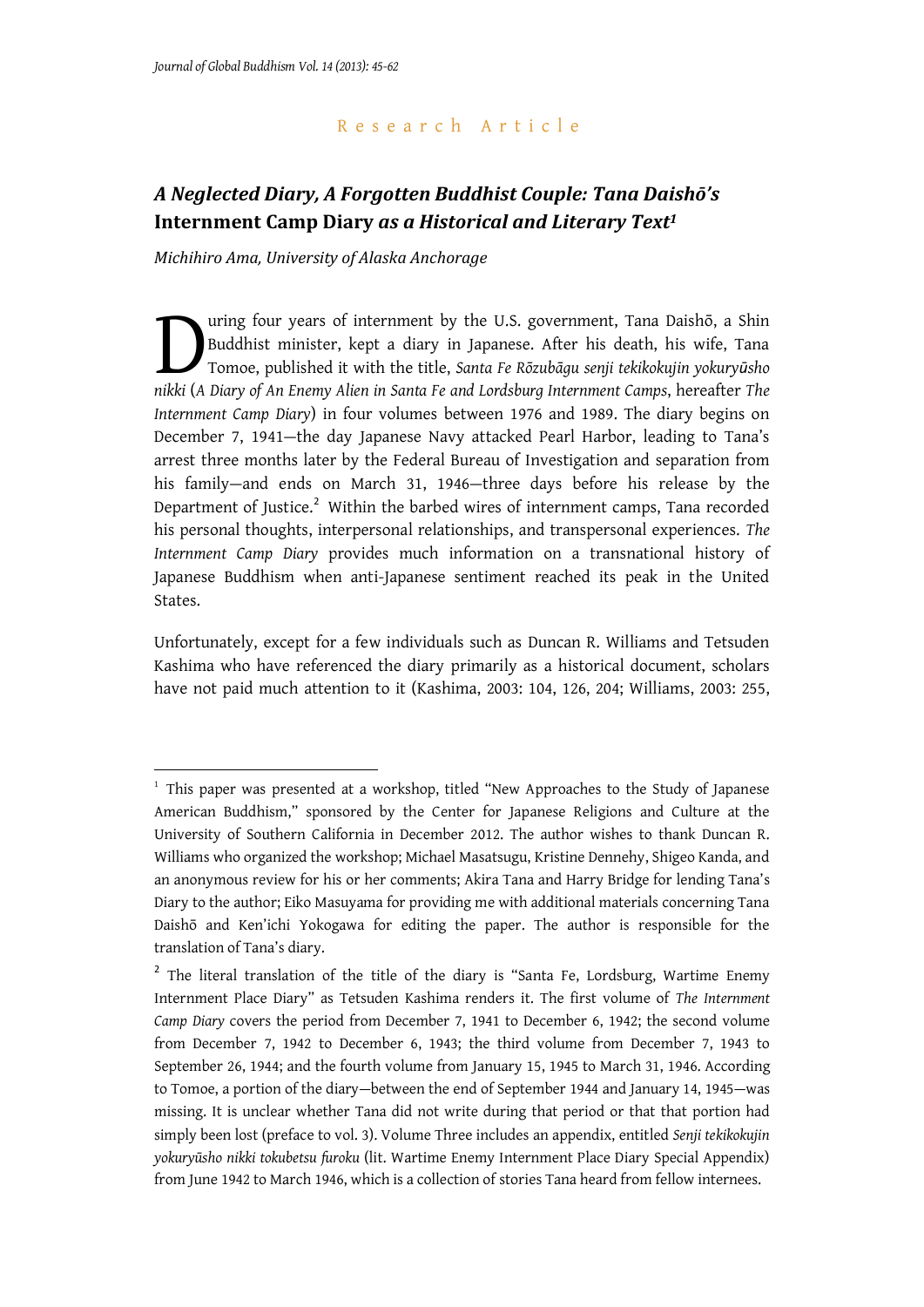A NEGLECTED DIARY 146

-

 $257-258$ ).<sup>3</sup> The problem of language and the sheer size of the diary—more than  $2,600$ pages—have turned away Asian-American scholars who are more interested in the ethnic culture of the Nisei and contemporary Japanese American issues, while the Buddhist context has turned off Japanese scholars who are less interested in the internment experience of an individual than in the collective history of Japanese immigration to North America. In addition, the diarist himself is partly responsible for marginalizing his work. Critical remarks that Tana made in his diary about fellow ministers of the Buddhist Churches of America must have made it difficult for them to accept *The Internment Camp Diary*. Further, a dispute within the Palo Alto Buddhist Temple during the postwar period, in which Tana and his wife were involved, unfortunately generated a misunderstanding about the couple, possibly causing his diary to be neglected by the Shin Buddhist community in the United States.<sup>4</sup>

This paper approaches *The Internment Camp Diary* from an interdisciplinary perspective of history and literary studies and examines the diary as a textual device by which Tana sought a Buddhist identity and reconstructed his religion. It explores the place of Tomoe's poetry in *The Internment Camp Diary* and Tana's transformation regarding his conjugal commitment to her in his work as a Shin Buddhist minister.

In this connection to the studies of history and literature, Jochen Hellbeck's analysis of Russian intellectuals is instructive. Hellbeck investigates the diary of Iurii Olesha and discusses his efforts to historicize his selfhood vis-à-vis the socio-political conditions of the day. Reflecting on Stalin's "second revolution," Olesha attempted to develop his literary style by first keeping a diary to record facts. Doing so, however, led him to confront himself—a petty bourgeois wanting to become a man of great wealth and not experiencing self-transformation—and question the notion of self (Hellbeck: 2004, 624–626). Hellbeck concludes the emergence of a new subject:

….only in very specific circumstances does a diary narrative disclose a self that is both conceptual and corporeal, textual and extratextual, personal and historical. Yet it does not do this on account of being a diary. The decisive condition is not the diary as a formal literary type, but the emergence of a historically self-conscious type of selfhood that produces its own textual trace to validate its existence (Hellbeck: 2004, 627).

Sensibility to the currents of change redirected Olesha to reexamine his practice of writing and his past life. This process entailed documenting engagement with the time,

 $3$  Records of internment by other Japanese ministers include, for instance, Fujimura Bunyū (a Shin Buddhist minister), *Though I Be Crushed: The Experience of a Wartime Buddhist Minister*; Bishop Fukuda Yoshiaki of Konkگkyگ, *My Six Years of Internment: An Issei's Struggle for Justice*; and Lester E. Suzuki (a Christian minister), *Ministry in the Assembly and Relocation Centers of World War II*. The diary of Hashimoto Masaharu, Bishop of Tenrikyگ in North America, is studied by Akihiro Yamakura (Yamakura, 2010: 141–163).

<sup>&</sup>lt;sup>4</sup> A misunderstanding arose when temple members began gambling at temple bazaars, which the couple opposed. The dispute eventually led the board members to terminate their relationship with the couple in September 1955, forcing the Tana family to leave the Palo Alto Buddhist Temple.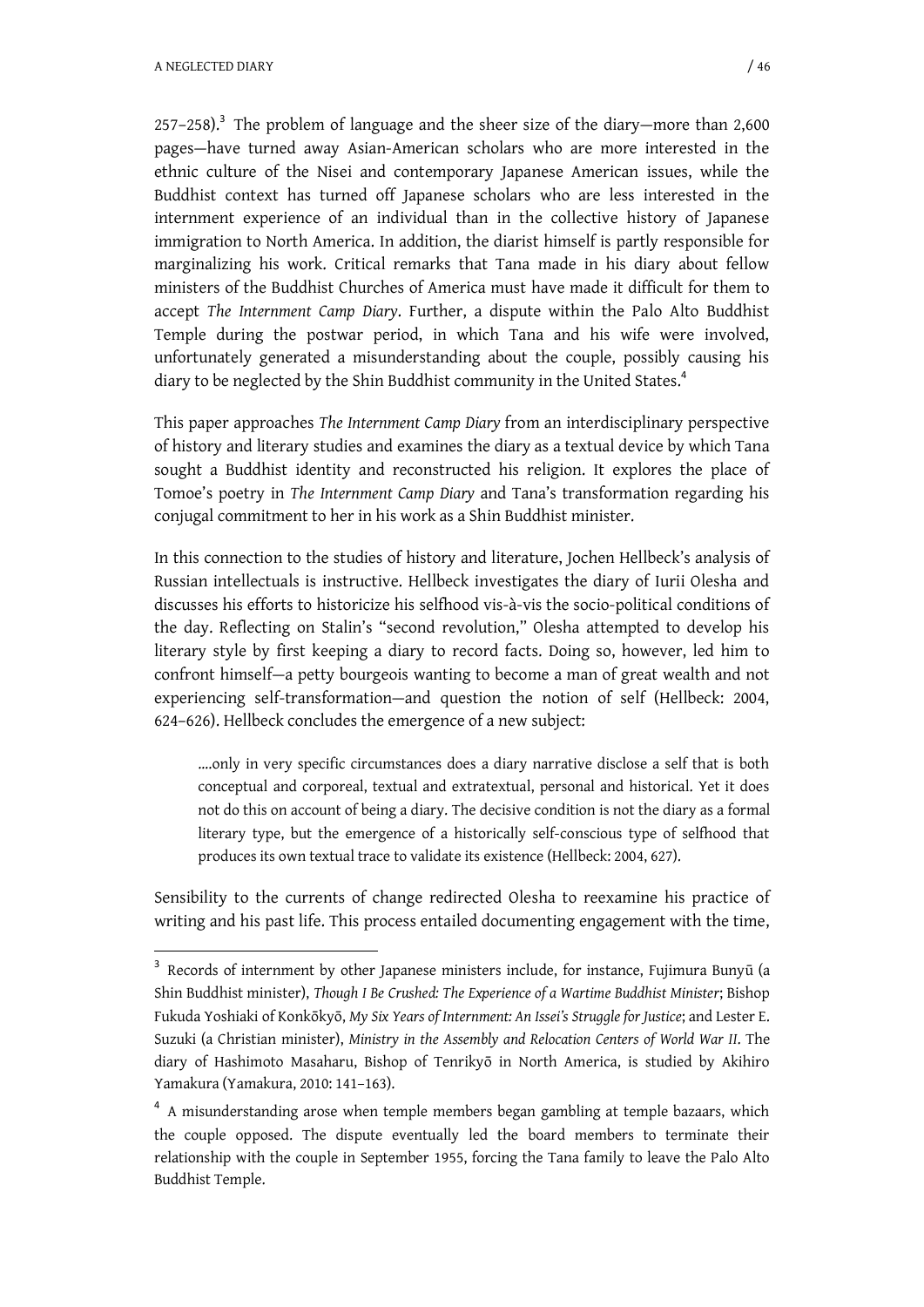in which he lived, and verified the creation of a new self.

Tana began keeping his diary assuming Japan would win the Pacific War. He criticized the U.S. government, expressed support for Imperial Japan, believed in the revocation of his enemy alien status in the United States, wished for continuation of the eastward transmission of Japanese Buddhism after the war, and evaluated the internees, including fellow Buddhist ministers. He also included poems that Tomoe wrote to him from the Gila River War Relocation Center (Arizona) where she and their three children were incarcerated—which add an aesthetic and romantic quality to his diary.

His diary takes a different turn when he had a recurrence of tuberculosis. At the beginning of the internment, he was already weak and exempt from laborious duties. A year and a half after being incarcerated, even though he did not notice symptoms himself, Japanese doctors examined and transferred him to a sanatorium in the camp. While in a hospital, his level of self-introspection deepened. Tana expresses a desire to become more family-oriented but still values the work ethic needed for ministry, continues to view fellow ministers negatively though occasionally sympathizing with them, and reviews his marriage and seeks to reconnect with his wife by way of a letter-writing relationship. To put it differently, keeping a diary helped Tana realize the need for self-transformation, which was triggered by the inconvenience of imprisonment, his illness, his observation of fellow internees and correspondence with his wife, and the awareness of his role as husband and father. For Tana, "other power" (*tariki*) was not just the "spiritual other," as represented by Amida Buddha, but included others, such as his wife and their children, fellow internees and ministers, as well as socio-political forces that shaped his state of being. Realization of his karmic conditions and the time and space in which he was living led him to reclaim Shin Buddhism in the United States in a personal, yet compelling way. Because the emphasis of this study is on this point, less attention is given to *The Internment Camp Diary* as a resource for studying the collective experience of people of Japanese ancestry during the Pacific War and more to Tana as an individual.

Before discussing *The Internment Camp Diary* further, it is necessary to review what a diary is. Diaries deal with a diarist's identity and struggle at a given time, which s/he also observes, and provides a space for self-dialogue and self-analysis. Diaries are also subject to public consumption. When a diary is read, according to Marilyn Jeanne Miller,

…the author is equated in the mind of the reader with the narrative voice of the work, with at least one character within it (usually the main one), and with what is described, narrated, argued, expressed or stated in the work. The content is taken as the direct expression of the experiences, feelings, judgments, and values of the author/narrator. Moreover, the style of the work is also directly identified with the author/narrator and considered directly expressive of the character, personality and identity common to both (Miller, 1985: 293).

For some of the writers, dairies are more than private records. They anticipate their thoughts and private affairs to be exposed in public, while readers read them casually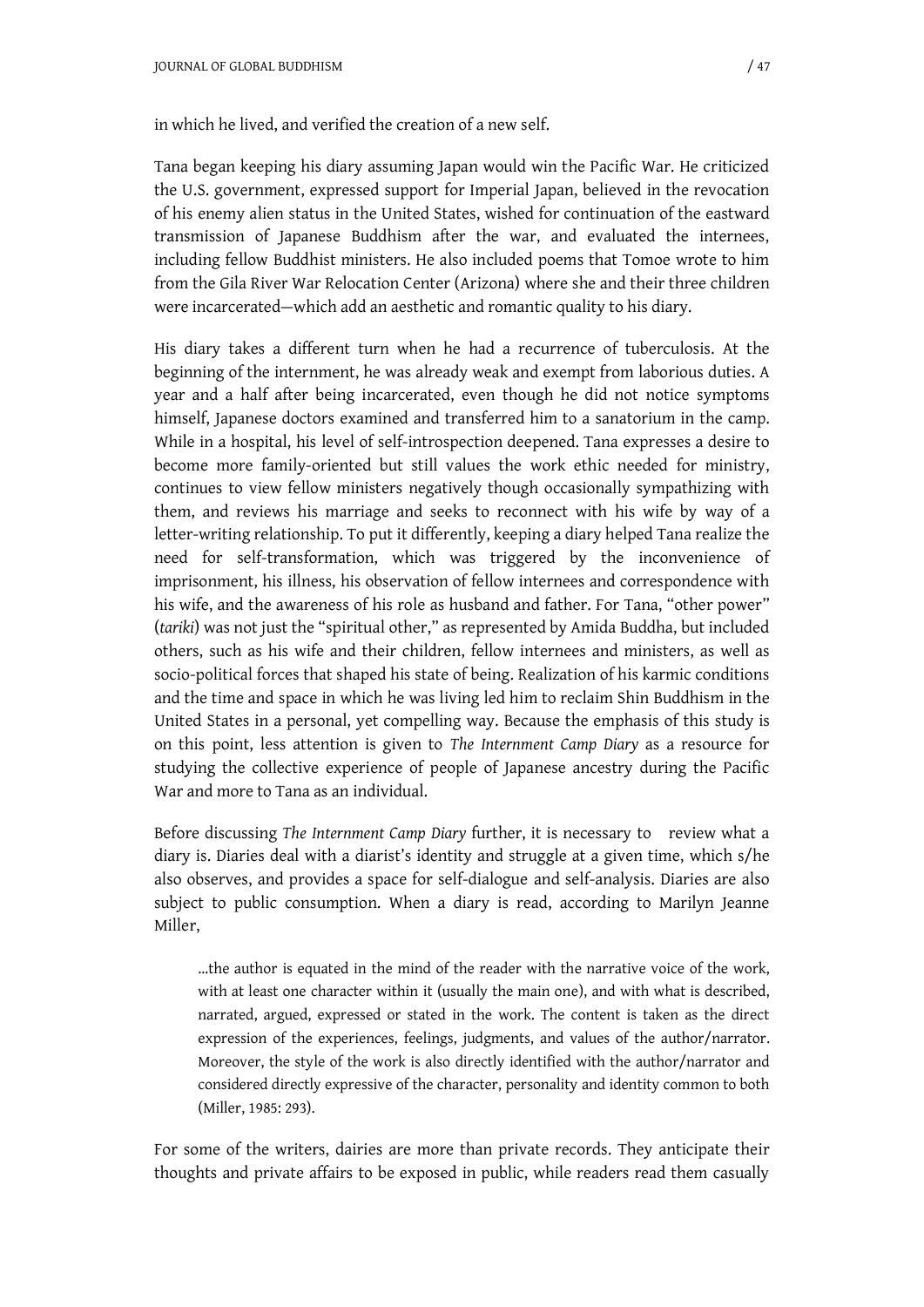as entertainment or carefully with a particular interest in mind.

For the most part, two kinds of scholars investigate diaries—historians and literary scholars. The study of diaries is, however, not without problems, because diaries are both fictional and non-fictional. While diaries can be significant historical records, they are often considered untrustworthy and biased when analyzing events. Diaries can also be a self-indulgent activity: they describe trivial aspects of everyday life and show fragmentary insights of the writer. Some scholars, including Jochen Hellbeck, have, however, reevaluated the status of diaries, studied their multiple facets, and discussed the marginality of diaries connected to the political exclusion, racial discrimination, and gender differentiation in history. The study of diaries, therefore, is not as simple as might initially appear (Langford and West, 1999: 6–9).

## Tomoe's Poetry

-

Diaries have played a significant role in Japanese literature. According to Donald Keene, "In other countries, diaries are no more than reference material, but in Japan there is a whole genre of literature dedicated to them...this is only found in Japanese literature" (Keene, 2012). Poetry is included in many traditional Japanese diaries. This convention goes back to the medieval period and modern Japanese writers continue to write literary diaries that make allusion to classic *waka*. 5 Normally, a person who keeps a diary writes poems and integrates them into a narrative. In *The Internment Camp Diary*, however, Tana included his wife's poetry so the narrator and the person who composed poems are different individuals. *The Internment Camp Diary* is thus a collaborative work, which makes the prose and the poetry gender specific, even though attributed to a single male author. This textual correlation indicates the peculiar relationship between the couple.

Tana rarely wrote poems himself.<sup>6</sup> He did not oppose writing poetry but considered it irrelevant to the Buddhist way of life. In his mind, Shinran, the posthumous founder of Shin Buddhism, did not write poetry and avoided associating with those who held power through the gatherings of poetry exchange, although Shinran must have understood the way of poetry because he composed many Buddhist hymns (Tana, 1981: 180–181). Modeling himself on Shinran, Tana separated Buddhist writings from poetic materials and was committed to sharing Shinran's teaching with fellow internees throughout his imprisonment. He organized Buddhist gatherings, officiated Buddhist

<sup>&</sup>lt;sup>5</sup> See, for instance, Marilyn Jeanne Miller, "Nikki bungaku: Literary Diaries: Their Tradition and Their Influence on Modern Japanese Fiction"; Marilyn Jeanne Miller, *The Poetics of Nikki Bungaku: A Comparison of the Traditions, Conventions, and Structure of Heian Japan's Literary Diaries with Western Autobiographical Writings*; and for translations of modern Japanese writers' diaries, see Donald Keene, tr. *Modern Japanese Diaries: The Japanese at Home and Abroad as Revealed through Their Diaries*.

<sup>6</sup> Tana only occasionally composed *haiku*, such as on New Year's Day. For instance, in the entry titled "My Thoughts on New Year's Day, January 1, 1944" he included *haiku* he wrote with a haiku master (Tana, 1985: 42). *The Internment Camp Diary* also includes *senryu* (satirical *haiku*) that the internees of the Santa Fe camp wrote, such as "erotic *haiku*" (Tana, 1985: 372–377).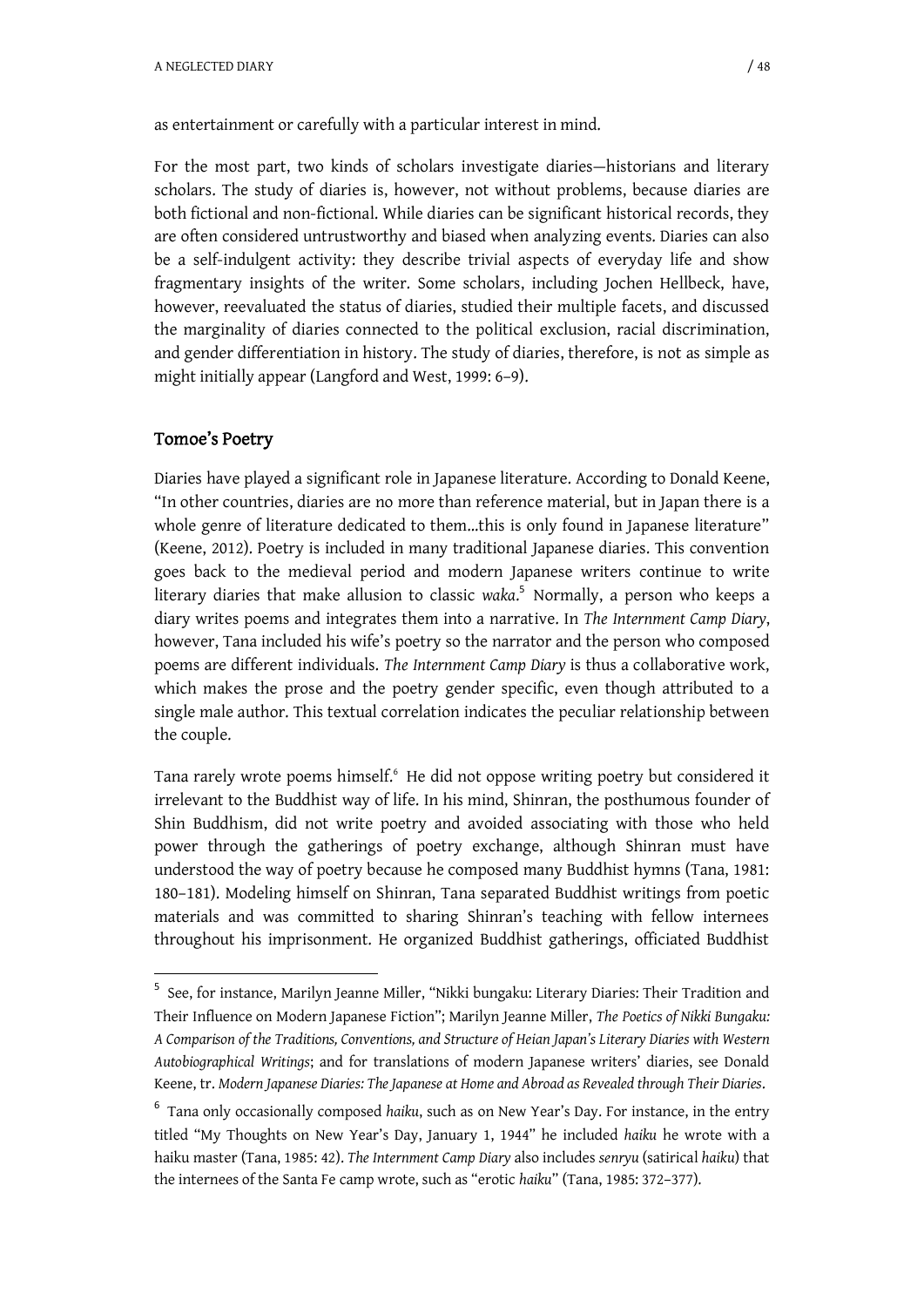1

services, and delivered dharma talks. He wrote a Buddhist sermon every week and sent them to his family and former Sunday School students. He continued this activity even after his health deteriorated so much that he spent more than two years in the interment sanatorium.<sup>7</sup> Tana's inclusion of Tomoe's poetry in his diary, therefore, caused an unintended consequence. Although Tana was not interested in either expressing an aesthetic sensibility or in creating a literary work, The Internment Camp Diary can be read as a literary diary.<sup>8</sup>

Tomoe, who passed away in 1991, was an acclaimed poet. She began writing poetry at the age of ten and in 1949 received an invitation to attend Emperor Hirohito's annual poetry contest in Japan. She also taught Japanese poetry and calligraphy to Lucille M. Nixon, who won that same honor in 1956 as the first foreigner (Winslow 1989). $^9$ 

Tomoe published the first volume of *The Internment Camp Diary* in 1976, four years after her husband's death, hoping that "a history can be studied more deeply when people pay attention to the evidence of a life" (Tana, 1976: preface). Tomoe had already read portions of his diary during the period of their internment because Tana had asked some friends to hand-carry them to her when they were forcibly removed to the Gila River War Relocation Center (Tana, 1978: 211, 264, 507).

As editor of *The Internment Camp Diary*, Tomoe faithfully followed Tana's original hand-written diaries and kept his outspokenness as it was. Since Tana did not name his diary, Tomoe came up with the title based on his words in it. Each entry has its own caption and date. Where Tana had not written captions for daily entries, Tomoe created them referring to his descriptions. In her capacity as the person who had written poetry to him, she often modified her poems. Overall however, her editorial work can be considered fair.<sup>10</sup>

A set of Tomoe's poetry usually appears at the beginning or at the end of a daily entry. Only occasionally does it relate to what Tana wrote on that day. Tana included a set of

 $^7$  Tana's attitude toward poetry recalls a tension between literature and Buddhism in medieval Japan, though the relationship between Buddhism and non-canonical literature is not necessarily exclusive (LaFleur, 1983: 7–8; Ramirez-Christensen, 2008: 88–89, 108–109; Heine, 1997: 4, 10).

<sup>&</sup>lt;sup>8</sup> During his internment, Tana read Japanese novels and quoted or summarized some of them in his diary. For instance, he comments on Kurata Hyakuzگ's *Ai to ninshiki tono shuppatsu* (Tana, 1978: 207–208), Mushakگji Saneatsu's *Zoku Jinsei dokuhon* (Tana, 1985: 441), Izumi Kyگka's *Ni Sanba, Jࡃni Sanba* (Tana, 1989: 149), Kamitsukasa Shگken's *Seiseishگ*) Tana, 1989: 289, 293–303), Kurata Hyakuzō's *Shojo no shi* (Tana, 1989: 310), and Yada Tsuseko's *Kōnosu nyōbō* (Tana, 1989: 331–333).

<sup>9</sup> For Tomoe's work, see, for instance, *Tomoshibi: Lucille M. Nixon's Japanese Poem, Tanka Collection and Biography with Her Study of Japanese Tanka Poetry*.

<sup>&</sup>lt;sup>10</sup> The Buddhist Churches of America Archives housed in the Japanese American National Museum in Los Angeles contains Tana's original diaries kept in eight notebooks (in "Record Group 3 Manuscript Collection," "Rev. Daisho Tana Papers" consist of three boxes). Judging from them, Tomoe edited his writings only slightly.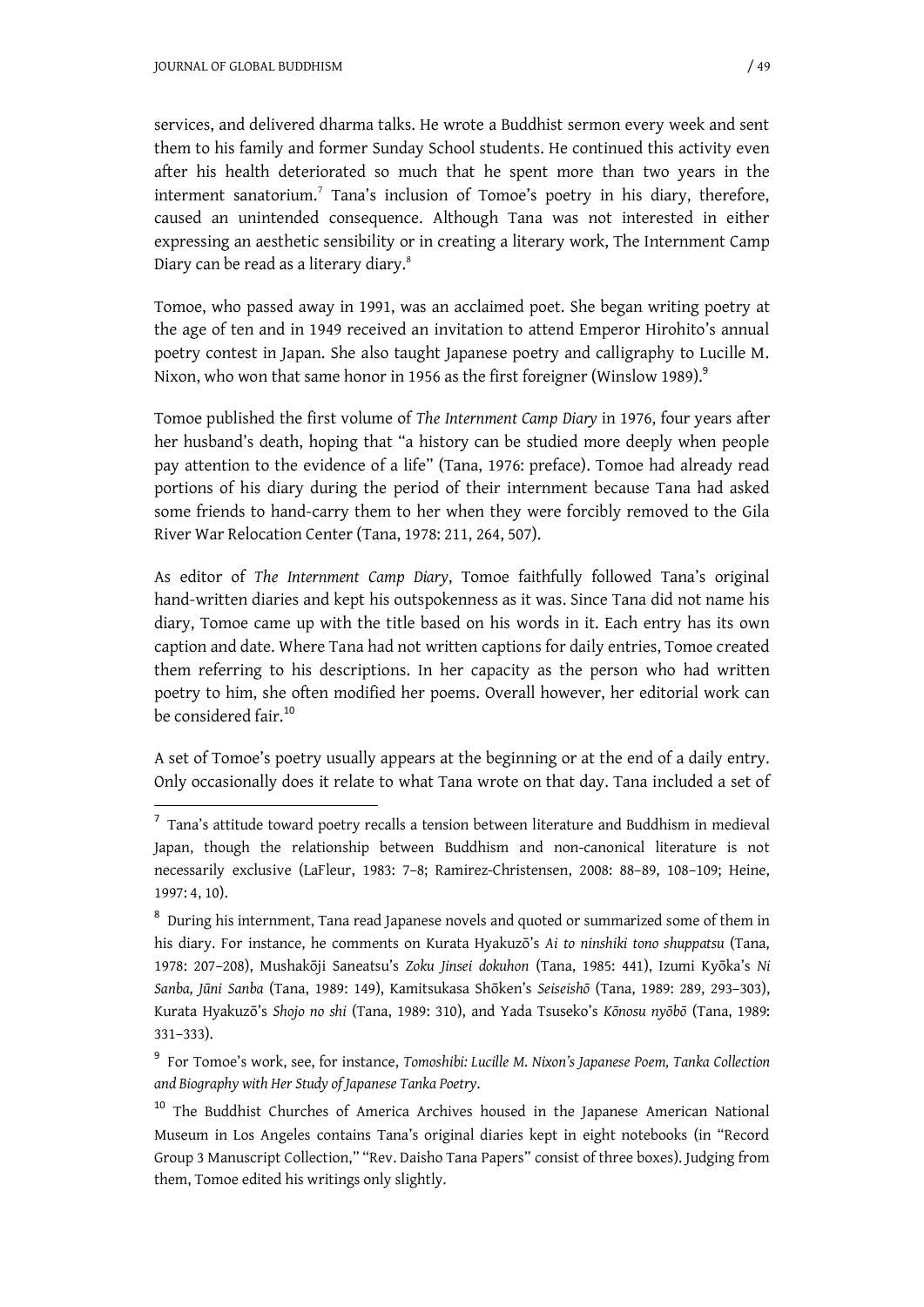her poems for the first time when the FBI took him to the Santa Barbara County Jail.

#### My Arrest (March 13, 1942)

…I knew I was going to be taken into custody when the FBI conducted a house search on February 24. I found the following poems and a picture in a pocket of my overcoat.

Please take care of yourself, by Tomoe, on February 24, 1942

I, loyal subject, am worth living; With heaven and earth, wait for the celebration of spring,

Not having committed a crime, how insignificant your captivity is, I see victory for Japan.

Memories of your image are always with me, Constantly bringing to mind the grief and sadness we both share.

Below, I'm attaching my letter to Tomoe, which I entrusted to Mrs. Shimakawa who came to the Santa Barbara County Jail to see her husband, Reverend Shimakawa, off …. (Tana, 1976: 108).

The first poem that Tomoe sent to her husband hints at a famous poem in the classic compilation of Japanese poems, the *Man'y*<sub> $0$ sh</sub><sup>T</sup>: "I, loyal subject, have lived to some avail: I have but to think how I have come into a time when heaven and earth are in flower" (Cranston, 1993: 377). Ama-no-Inukari-no-Okamaro composed this poem in response to the Emperor Shōmu's imperial command. Using a technique of allusion, Tomoe expressed her allegiance to Imperial Japan and faith in her husband, while hoping for Japan's victory.

The number of Tomoe's *tanka* in the first volume of *The Internment Camp Diary*, which covers the period between December 7, 1941 and December 6, 1942, exceeds two hundred. Tana did not include her poems with each entry, but when he did, he reproduced four or five at a time. Several reasons for the irregular appearances of Tomoe's poetry in her husband's diary can be considered: She did not always include poems in letters to her husband, Tana selectively reproduced the poems or could not include them because he ran out of the space he allocated for that day's entry, and mail service connecting the internment camps was unstable due to censorship. In her poetry, Tomoe typically expressed her love for her husband and children, depicted the camp life where she and her children were forced to live, nature and the climate she observed, and Buddhist services she attended. Here, it is worth citing two entries from the first volume of *The Internment Camp Diary*.

## My Decision on a Sunday School Dharma Talk (May 17, 1942)

Tomoe's twenty-second letter has arrived. [According to her letter,] Sunday School and Buddhist services were organized at the Tulare Assembly Center and people felt enriched by being within the voice of the nenbutsu. Some people, who had gone to a Christian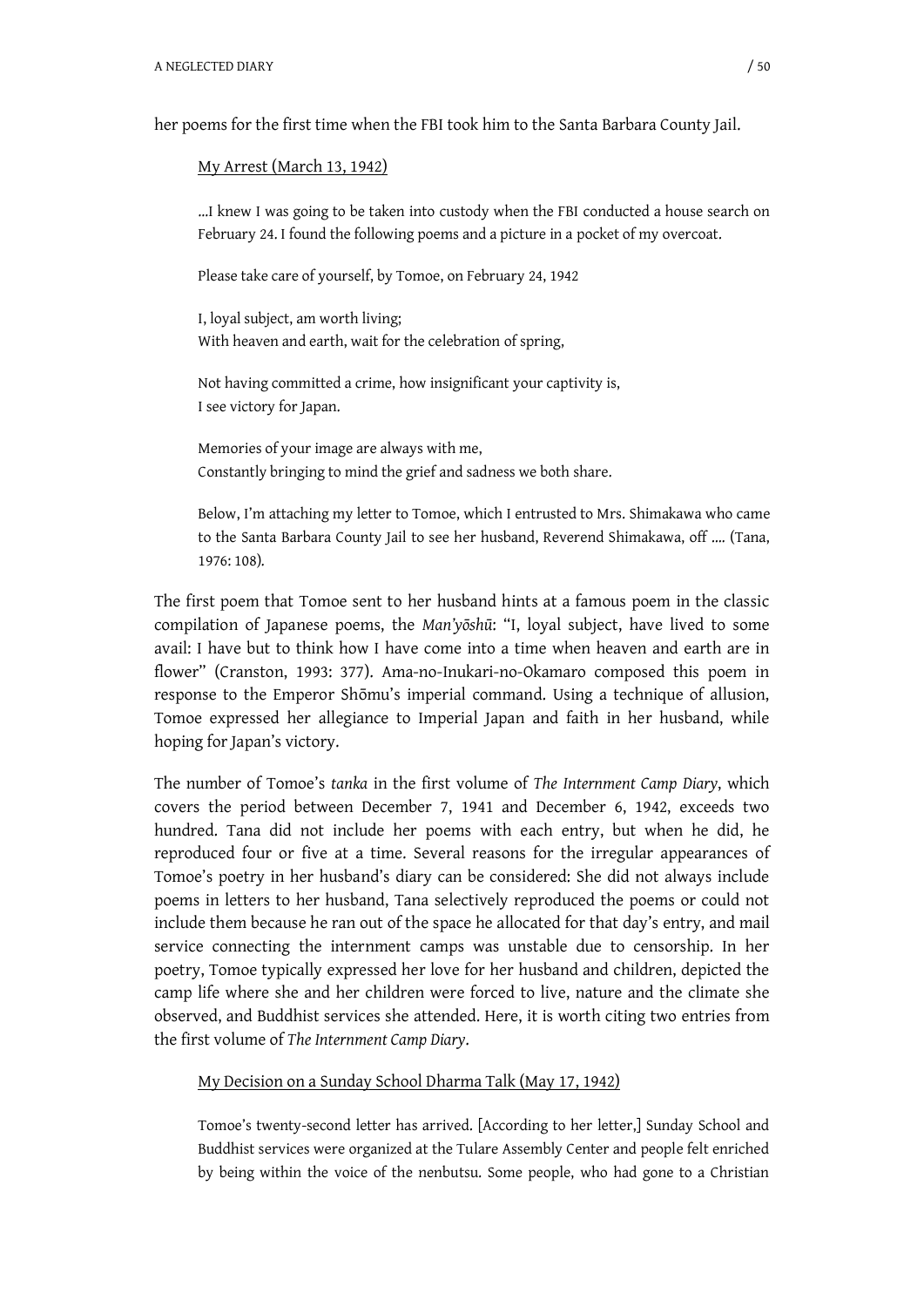Sunday School in Lompoc, walked around the camp looking for flowers to be placed on the Buddhist altar. It must be easy for a child to return to the religion of his/her parents.

Saying, "To the Buddha," young girls pick flowers and hand them to me; I delightedly offer them to the Buddha.

From the peaks of the Sierras, winds blow this way and that: In the dead of night, I pile on more clothes because of the cold.

During a Dharma Talk, cries of a cricket are heard from time to time; How like the voices of the Buddha.

Opening a sacred text I carry; The voices of the devout chant a sutra in unison.

When rains come, clouds leave. How like the world of impermanence This sudden change, where no one lives forever.

Since the only Buddhist minister presently in the Tulare Assembly Center is Reverend Imamura Kanmo, I've decided to help in my limited way by sending dharma messages in the form of letters to the Sunday School children there….

Among those forced to move to the Tulare Assembly Center, some purchased a sacred text, hoping to learn how to recite a Buddhist sutra. They had been too busy to sit in front of a Buddhist altar until now. Since being sent to the assembly center, however, they tend to seek spiritual solace because they now have the time to think about themselves without worrying about eating (Tana, 1976: 194).

#### Seems [the U.S. government] Has No Sense of Direction (June 26, 1942)

This morning, about eighty people from the Fort Missoula Camp in Montana arrived. At three o'clock, those who had been sent to Texas from the Santa Fe Camp about a month ago arrived looking healthy. I heard that this facility [in Lordsburg] accommodates up to three thousand people, so the U.S. government might move all the detainees here. That may be a good thing, but I wonder why seventy people were first sent to Texas from the Santa Fe Camp? In Santa Fe, there were enough beds to accommodate five hundred people, but the government suddenly moved them to Texas and disassembled the newly-built cabins, which were sent to other places. America lacks unity, doing useless things.

About a month ago, the U.S. government spent money and time to build a facility in Texas [and sent our advance group there], but then transferred the group to Lordsburg. Including the Santa Fe Camp, the government has built three facilities. The government takes our fingerprints whenever we move from one place to another, which is bothersome. Imagine how exhausting this can be: Building temporary facilities to house more than 100,000 Nikkei [away from the Pacific Coast], only to move them to another location one or two months later. As this suggests, it would take the government a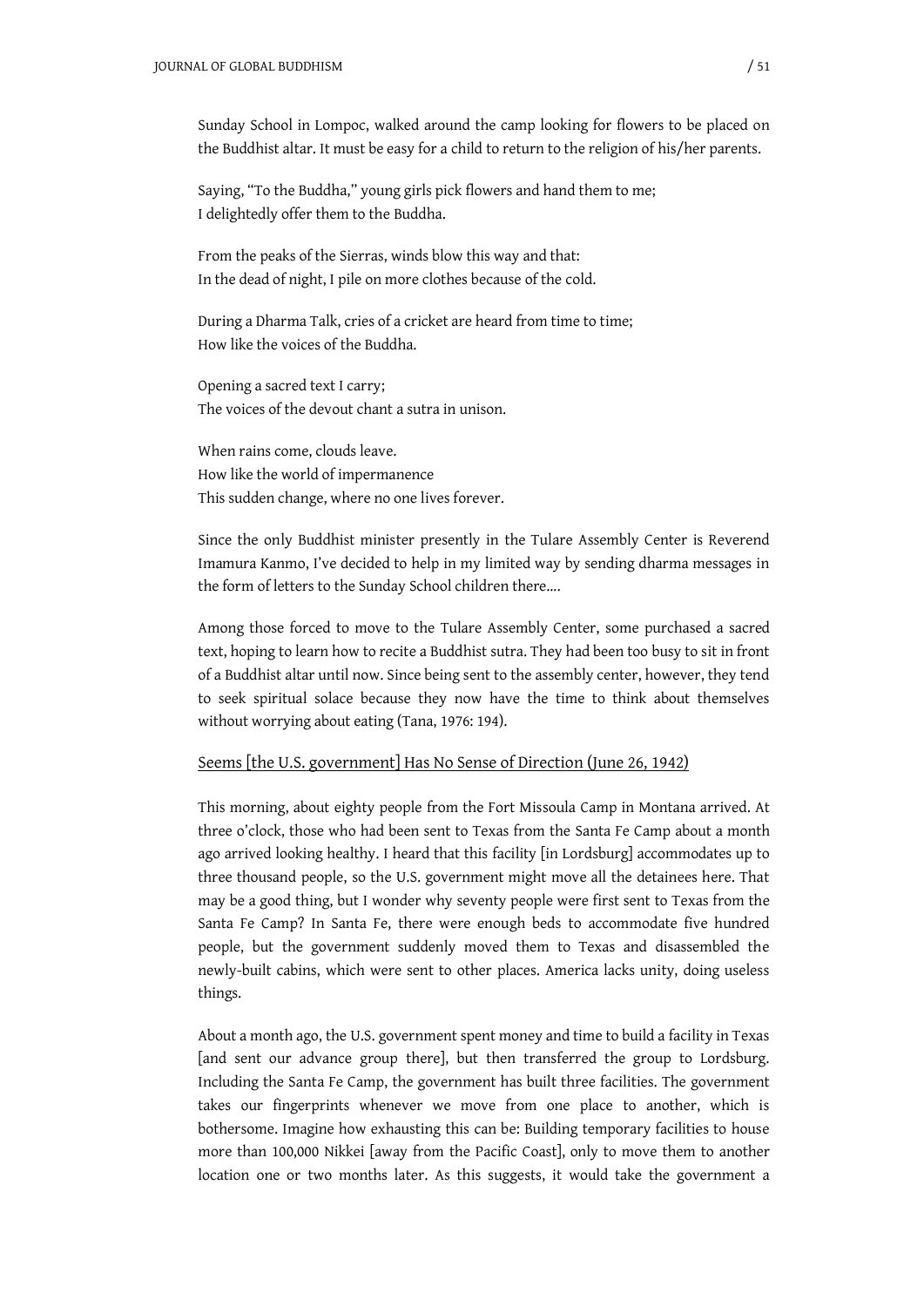tremendous amount of time to deal with a state of emergency. Considering this, America cannot war against Japan effectively.

Tomoe's thirty-seventh and thirty-eighth letters were delivered to me today via the Santa Fe Camp. Shibun [their second son] returned home, fully recovered from the hospital.

It appears that valley fever has plagued the Tulare Assembly Center. Doctors don't know how to treat it. Even here [in Lordsburg], a wind stirs sand dust like a snowstorm in Hokkaidō [where I was originally from]. When five thousand people are forced to gather in one small place, accidents can't be prevented.

#### Tomoe's poetry:

1

Minding a sick child who seeks mother's affection, I cannot progress with my needlework, or even wipe away my perspiration.

Skimming his diary without stop makes my eyes moist; When I put it down, I realize I have forgotten to even wipe off my perspiration.

Wandering without a husband for whom I yearn, I look with nostalgia at his handwriting, reading it again and again.

My husband is about to touch my face; When I awake from that dream, the flickering of stars enters my eyes.

The lullaby I croon seems to wake the child; He croons with me while half asleep (Tana, 1976: 249-250).<sup>11</sup>

Tomoe's poems provided Tana with snapshots of Tomoe's and their children's daily lives in the Tulare Assembly Center and later in the Gila River Center. Her *tanka* conveyed to him her experiences and challenges as well as her love for him in the shortest yet most precise way. By including those verses and the expressions of her love in his diary, Tana confirmed her affection and created a romantic space for himself. At the same time, he made his diary a collection of her *tanka* and occasional *haiku*.

Tomoe's poetry gives a sense of rhythm to Tana's text that he could not have produced by himself. According to Philippe Lejeune, diaries represent a mode of writing that is both continuous and discontinuous. Diaries do not require a formal style of writing, but "each diarist quickly settles into a small number of forms of language that become 'molds' for all of his entries, and never deviates from them" (Lejeune, 2009: 180). Diaries are, therefore, fragmentary and simultaneously regular. Tana would begin an entry after first copying Tomoe's poems, or finish an entry by reproducing her verses. A set of Tomoe's *tanka* in seven-and-five syllable meter gives a discernment of linguistic disjuncture and often contextual inconsistency in each entry; however, as a style of

<sup>&</sup>lt;sup>11</sup> Note that the English renderings of Tomoe's poetry only hint at their meanings. The fourth poem is not structured according to the 5-7-5-7-7 form.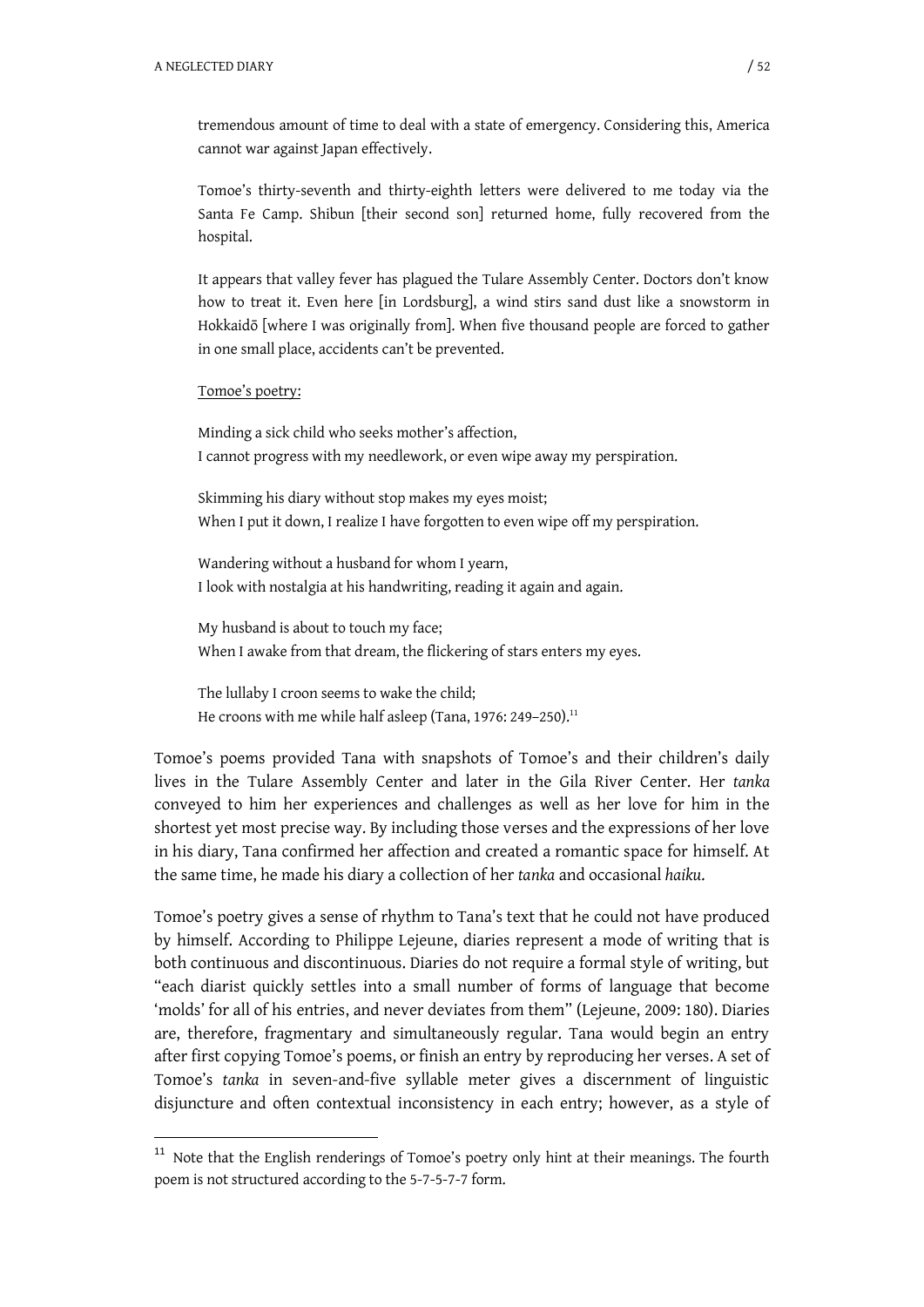writing, the combination of prose and poetry forms a pattern in the diary. Such a writing style reflects Tana's meticulous personality.

The flow of Tana's writing, however, suddenly changes and the number of Tomoe's poems decreases significantly in the second half of *The Internment Camp Diary*. While two hundred sixty-one poems are included in volume two, only sixteen and fifteen poems are included in volumes three and four, respectively. The cause for this change is unclear, but Tana indicates that censors might have banned the internees from sending poems, because they suspected poetry might be a means of encrypted correspondence (Tana, 1985: 136–137).

The change in the text coincides with a deterioration of the author's health. Tana lost a great deal of weight and had problems with his digestive system. He then had a relapse of tuberculosis in October of 1943 and was moved to a sanatorium. He sighs in relief after his first night at the sanatorium:

I felt extremely constrained while living in a barrack, as if I slept wearing my robe. I felt obliged to act as other Buddhist ministers did, whose behavior fellow internees criticized and which I felt included me. I can't stand others making a fuss over who talked or farted while asleep. Now I'm alone and able to relax, and feel as if completely saved (Tana, 1978: 482).

Tana considered internment as an opportunity to test his Buddhist commitment. He felt stressed, however, because it also forced him to interact closely with a group of Buddhist ministers he did not respect and because other internees expected those who follow a religious vocation to act in a certain way, namely, cleaning restrooms, attending the sick in the internment hospital, etc.

Tana was critical of his colleagues from the start of the internment and that attitude continued until he was released. He felt some Buddhist ministers neglected their clerical duties—they dressed improperly during the services, lacked courtesy, communicated poorly, and enjoyed gambling and playing baseball. Tana even criticized those who washed dishes at the mess hall for pocket money. He also felt they confused other clerics and lay members by making decisions based on convenience such as choosing a resident temple when anticipating release from camp and making unclear postwar career plans. Further, he was tired of competing with ministers of other Buddhist denominations and Christian ministers, as well as priests of new Japanese religions such as Konkōkyō.

Tana's harsh remarks on the ministers he considered to be slackers reflect the differences between his upbringing and theirs. Unlike the great majority of other Buddhist ministers, Tana neither came from a temple family nor studied at the denomination's university. It was common practice for the Kyoto headquarters then to send ministers with higher education overseas, and non-hereditary Japanese Buddhist ministers were unusual in the United States before World War II. While those Shin ministers took their profession for granted, Tana was motivated as a self-taught minister. He referred to them as *obocchan kaikyگshi*, or spoiled ministers (Tana, 1978: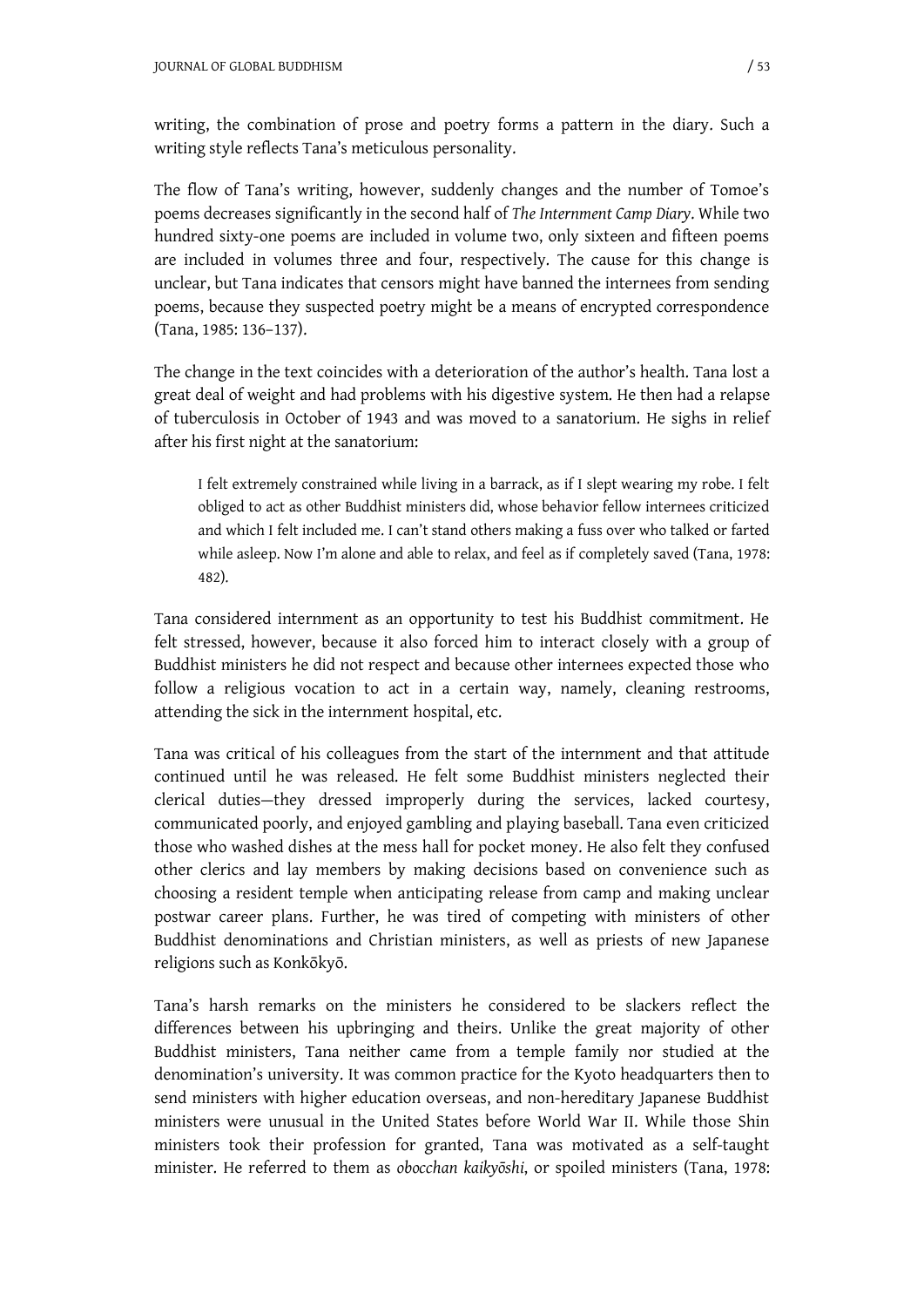-

338). He even negatively evaluated some senior ministers, such as Kyگgoku Itsuzگ, who had graduated from Tokyo Imperial University and established a reputation in the Japanese community of Fresno, California (Tana, 1976: 314; Tana, 1985: 449–51; Tana, 1989: 98-99, 177-178, 842-843, 864).<sup>12</sup> As we will see later, these differences might explain Tana's unique attitude as a Shin minister and why he was extremely strict.

## Tana as Husband, Father, and Buddhist Priest

Tana grew more introspective after being placed in a sanatorium, which released him from the pressure he had felt about the internment and almost served as a Buddhist retreat. His physical activity became limited, as was access to his surroundings. While spending time leisurely, Tana was able to improve his ministerial capability by reading Buddhist scriptures, studying Shin Buddhist doctrine, reciting sutras, and conducting services privately.

In volumes three and four, Tana wrote about his fellow internees' activities on retrial, parole, and release to their families, while describing his own conditions. Although many Buddhist ministers joined their families in the Crystal City civilian internment camp in Texas, Tana decided to stay in Santa Fe. He felt obliged to remain loyal to Japan by not petitioning the U.S. government for a parole (Tana, 1985: 166), and he did not want to leave his Lompoc temple members behind in Santa Fe (Tana, 1985: 155, 194). He also knew that while he could have been united with his wife and three children, he would not have been much use to them because of his illness (Tana, 1978: 77–78, 382, 488). He, therefore, enjoyed the treatment and solitude at the sanatorium, which unfortunately made it appear that he did not want to return to his family.

That does not mean, however, that Tana ignored his family. As fellow internees left for their families and Tomoe reported on the growth of their three children to him, longing to see his family grew. As a result, Tana frequently expressed his concerns about his family and froze time in his diary by revisiting his marriage before being interned.<sup>13</sup>

## Flowers Blooming in Our Minds (February 22, 1944)

Tomoe often informs me about our children. I occasionally refer to them at the beginning of the Dharma talks I write, so I decided to revisit what she wrote about them at the beginning of her correspondence….

<sup>&</sup>lt;sup>12</sup> The number of criticism that Tana directed towards Kyōgoku and his wife is substantial, especially when compared with Tana's evaluation of other fellow ministers. This may have been in part because Kyگgoku had worked in Lompoc for a long time before Tana's assignment there. Tana's remarks, however, can also be interpreted in part as jealousy regarding Kyōgoku's establishment and his higher educational background.

 $13$  Philippe Lejeune points out that the freezing of time is one of a diary's functions, i.e., "to build a memory out of paper, to create archives from lived experience, to accumulate traces, prevent forgetting, to give life the consistency and continuity it lacks" (Lejeune, 2009: 195).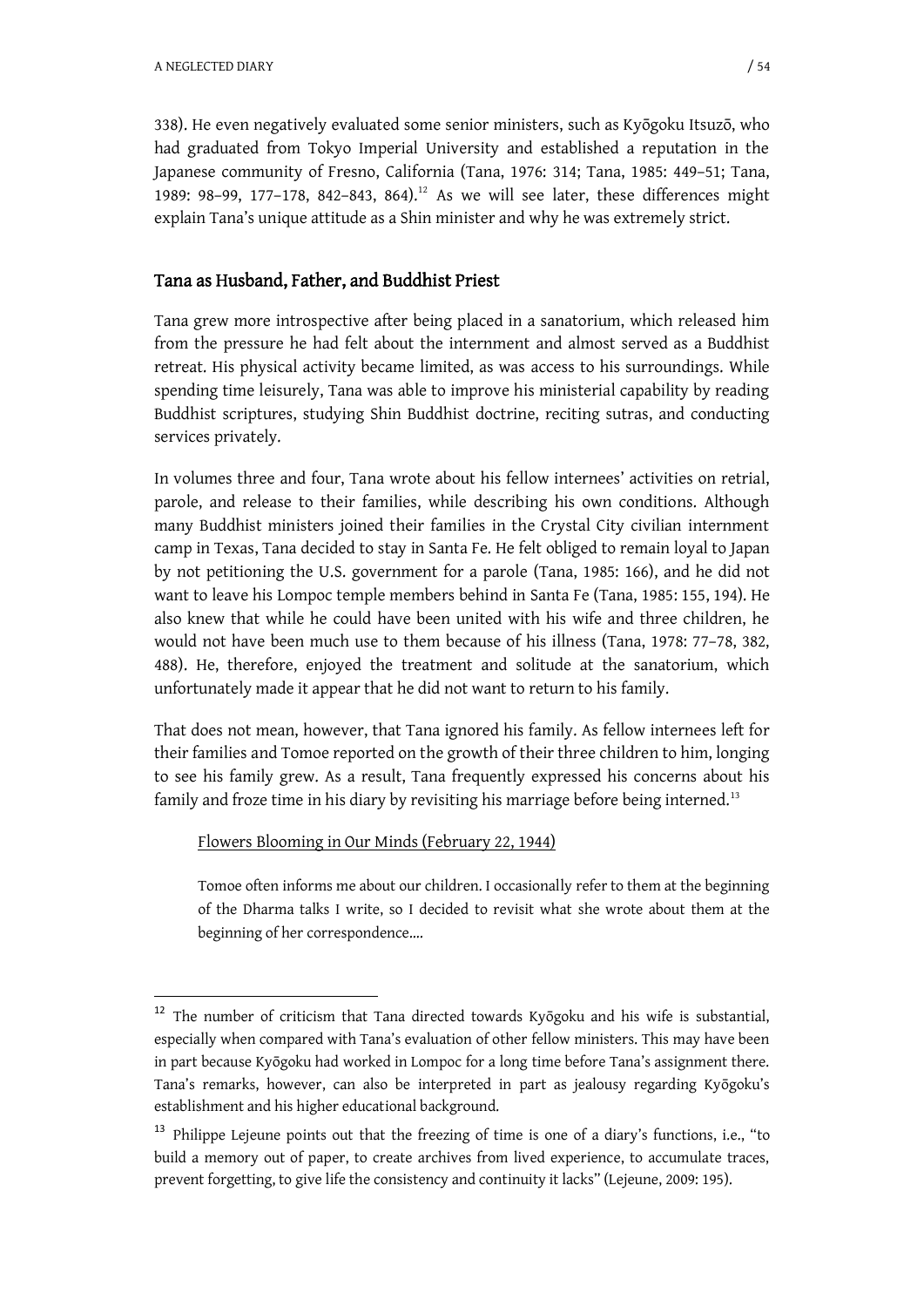In a letter, dated September 17, she recalled our first meeting in detail. She considered it the most memorable day of her life: she had rushed to Yokohama from Kyoto and met me in a cabin on the Ship *Tatsutamaru*….

I've kept this useless diary since the beginning of the war. It's been three years now, and I seem to keep repeating the same interests. I've depicted camp life, but it's no more than criticizing fellow internees. That's why I thought about writing some sort of autobiography, but I haven't done so yet because it would only bring disgrace on not only myself but also my parents. Since Tomoe and I are separated, I've decided that if there is nothing else for me to write about, I will write about our relationship and my recollections of her. Tomoe will be the first person to read this diary. Because I'm interested in her recollections of me, I think it will be exciting for her to read my recollections of the time we spent together more than if we talk about it personally. I don't intend to recall the throes of puppy love but make naked assessments, so I believe Tomoe will appreciate it. Even if my record is a bit embarrassing—because she must raise three children—it wouldn't be useless for Tomoe to read it in order to understand the mind of a man. Just as I don't know much about the mind of a woman [and I wish I did], Tomoe probably wants to know what I think. I'm OK with our children reading it when they are grown….(Tana, 1985: 130–131).

Tana initially thought of documenting the rise of Imperial Japan in North America from the perspective of those who migrated to California and were then interned. He assumed Japan's victory and wished his diary would be read by people in Japan. At this point however, he intended to make his diary a record of an interpersonal dialogue between a husband and wife. As was usual during that time in Japan, he and Tomoe had an arranged marriage. They had spent only three years together until the federal government imprisoned them separately, so he wished to go back and deepen his love. He took this period of separation as an opportunity equivalent to the time when a couple, who marry for love, would normally take to develop feelings toward each other before marriage.

At the same time, he realized that he did not have a sense of parenthood. Unlike the carefree ministers he criticized, Tana had a strong sense of calling. Prior to his internment, he attempted to be an ideal Buddhist minister that the members and he had created in his own mind. Upholding such a noble character, however, prevented him from being natural to his family. This thought occurred to him when Tomoe sent him a picture of her and their three children, just before he was hospitalized (Tana, 1978: 474–475). Five months later, Tana reflected on it again but on a much deeper level:

### Going back to the Beginning of Life (March 22, 1944)

Tomoe, who hadn't considered the topics of our conversation till now and had immature ideas—for instance considering the proper conduct of a chaste wife to be submitting to her husband for his demands [for intercourse]—has grown up by now, because she is able to accept my advice.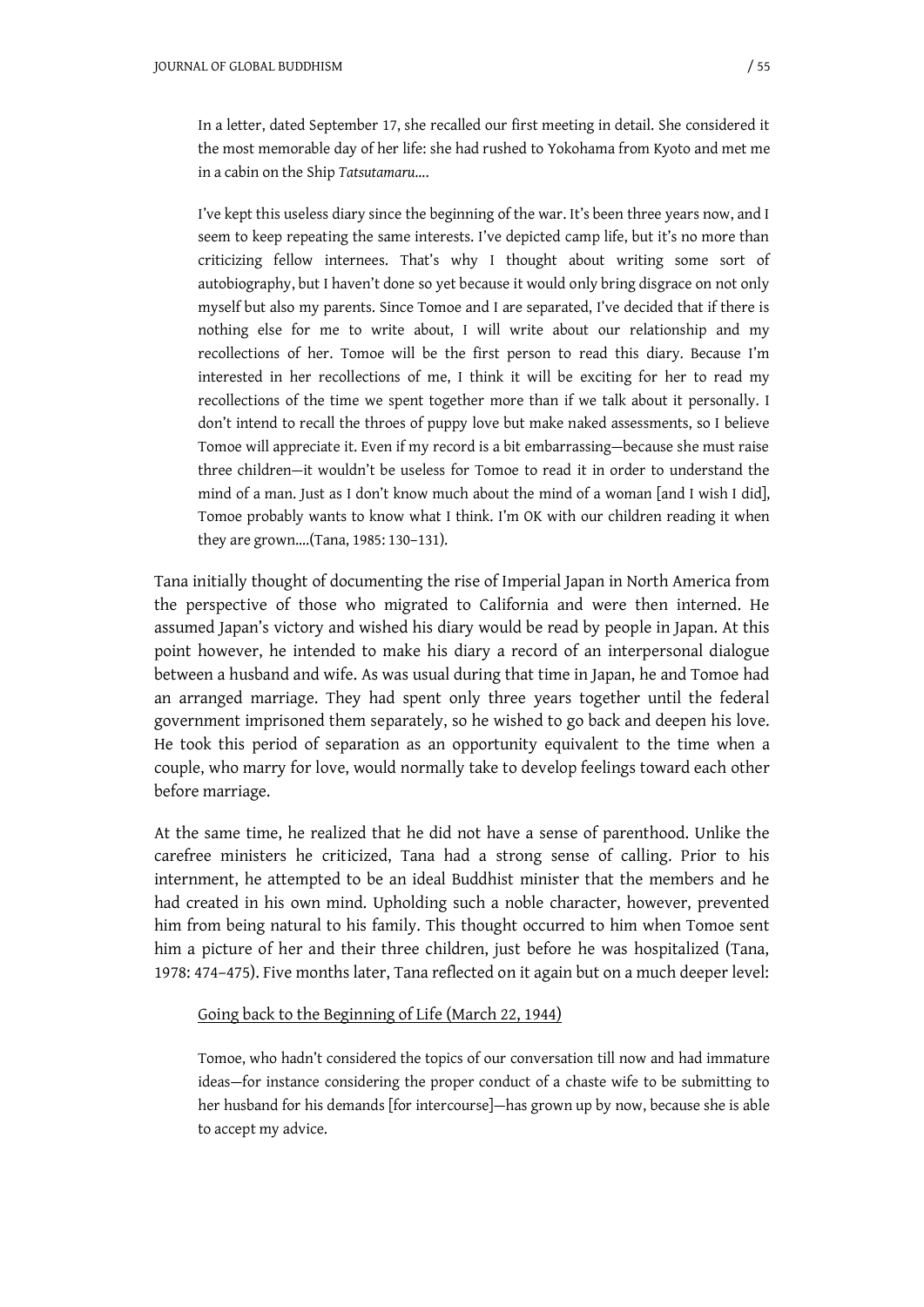Her present life, which she enjoys with our children and without the responsibilities of being the wife of a Buddhist minister, has also helped her mature. For that, we can be thankful to the war. If Tomoe had maintained the resolution when we were married to live in America, she would have been disappointed at her worldly life now. This war and the internment experience must have made her understand how indifferent people are about what she had done with such care and rather considered her kindness as meddling. Or she might have gotten bored with me if we had lived together simply because we were a married couple. But the war has prevented that. Without children, she wouldn't have felt her life fulfilled. So, I should be happy for her, even though she initially didn't want children.

In any case, we're a couple with children now. We must adapt ourselves to the reality we're facing and forget the life perspective we held at the time of our marriage. Fortunately, I became free from ministerial chores at a temple. We aren't sure what's going to happen to us. Because I wore a robe [in the past], I felt obliged to sacrifice myself and starve my family for the needs of others. We can, however, liberate ourselves from such ideas. Serving a temple at the expense of my family sounds very noble, but all I was doing was using my family in order to receive praise from the members and satisfy my vanity. I didn't want children because of that. But now I have children. This is our life—we need to accept that and take appropriate measures (Tana, 1985: 180–181).

For Tana and Tomoe, an ideal Buddhist minister gave priority to their members and thought of themselves last, not showing their weakness and not relying on others. Such characteristics, however, made them "less human-like" and "unapproachable" to some people, including their children (Tana, 1985: 324–325).

When striving to fit the image of an ideal minister and not expressing himself openly, Tana realized that he and Tomoe had somewhat diverged from the Shin Buddhist teaching. They calculated and justified their actions by outwardly catering to the demands of the members of their temple and trying to win their respect. Manipulation of one's thoughts, however, goes against Hōnen's teaching which Shinran quotes in one of his letters: "Persons of the Pure Land tradition attain birth in the Pure Land by becoming their foolish selves" (Hirota, et, al., 1997: 531). To put it differently, Tana noticed that he and his wife had acquired the characteristics of those who pursue a self-power (*jiriki*) Buddhist path by relying on their strength and outwardly appearing to be "wise persons."

This realization reminded Tana of his normal feelings. Remarks such as the above appear sporadically in volumes three and four of *The Internment Camp Diary*, implying his desire to transform himself and "break out of his shell" (Tana, 1985: 175). For instance, he wrote:

## Three Letters [from Tomoe] (February 22, 1945)

Some people say camp life is bad for children. When I reflect on how we treated our children in the past, however—working hard all the time apart from them—isn't spending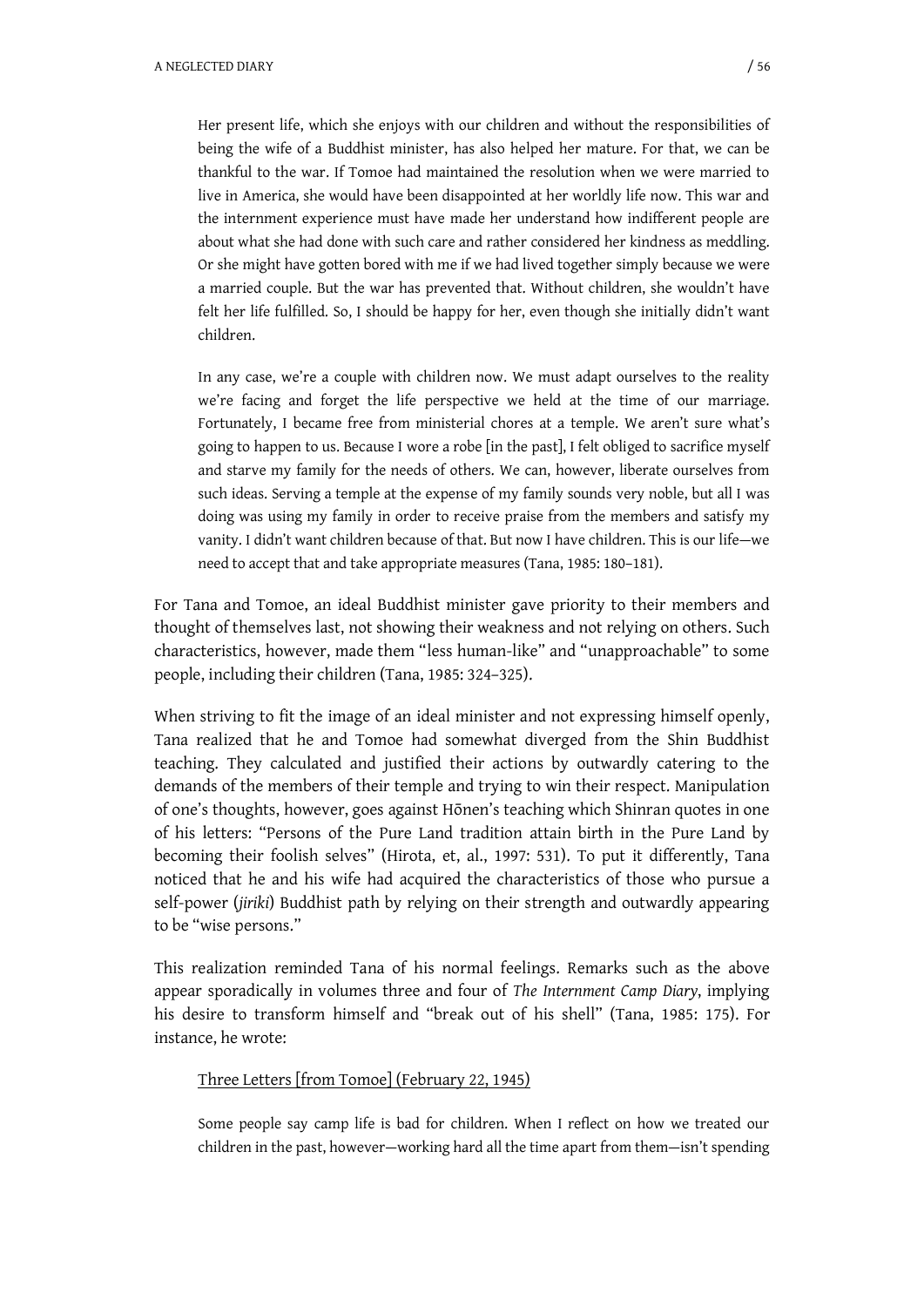time with them, as Tomoe is now able to do, the best of times? Such times seem to come only once in decades.

The same thing can be said about me. I used to give Dharma talks at a temple outwardly for the benefit of the congregation, but it was actually a way to earn money for me and my family. From a spiritual point of view, I often lived like a stranger to my wife and to our children, and as a result, we were emotionally disconnected. Because of the war, however, I'm exempted from the duty of working for myself and my family. I'm living in peace now because of my illness, even though we're separated, and I'm embracing my love for Tomoe without stint. It's OK for me to think only of what I should send my children. I don't have to suffer from a sense of obligation to care for other children before my own. I'm able to think about my family as I like, with a loving look on my face.

For our family, this war doesn't seem to generate negative influences. From the very beginning, we've accepted the fact that we came to the United States naked [and have acquired whatever we have] (Tana, 1989: 70–71).

Or on another occasion, he wrote:

#### Life as It Should Be (On April 28, 1945)

I now often think: In the past, I felt good about receiving compliments and felt that I'm doing this on the behalf of the temple and society. That was why, I worked so hard. But what did I actually give to them? I pretended I had exhausted myself for others but all I was doing was think of myself. Presently however, I can think only about living for myself— that allows me to enjoy doing things such as arranging a Buddhist altar much more than in the past.

The happiest way of living would be to honestly say I am working for myself and for the sake of my family. For that, as Tomoe once said, I can be a gardener. But because I put on a saintly face, I feel bad about buying meat with the money that I received for conducting a Buddhist service. I even imagine how nice it would be to live in a degenerate age where no one would question me when I use the offertory to buy underwear for my wife. The family of a Buddhist minister will be miserable otherwise. Tomoe has accepted that for herself, but not for our children (Tana, 1989: 188–189).

Tana was a conscientious minister, or perhaps too conscientious about sharing the Shin Buddhist teaching. That attitude caused him to neglect his household economy. The war and internment, however, formed a "reverse condition" (*gyakuen*) that allowed Tana to look at himself as husband and father, rather than as a priest, and examine the nature of his occupation. Once released from the pressure he had imposed on himself, he understood the importance of caring for his family. Tana felt it was necessary to change his attitude toward the ministry so his children would accept his profession and Buddhism when they grew up.

By developing a transpersonal perspective, Tana also compared himself to the conduct of fellow Buddhist ministers. He reflected on his own behavior and perceived himself as a "greenhorn by not knowing the social convention" (Tana, 1989: 717–719). When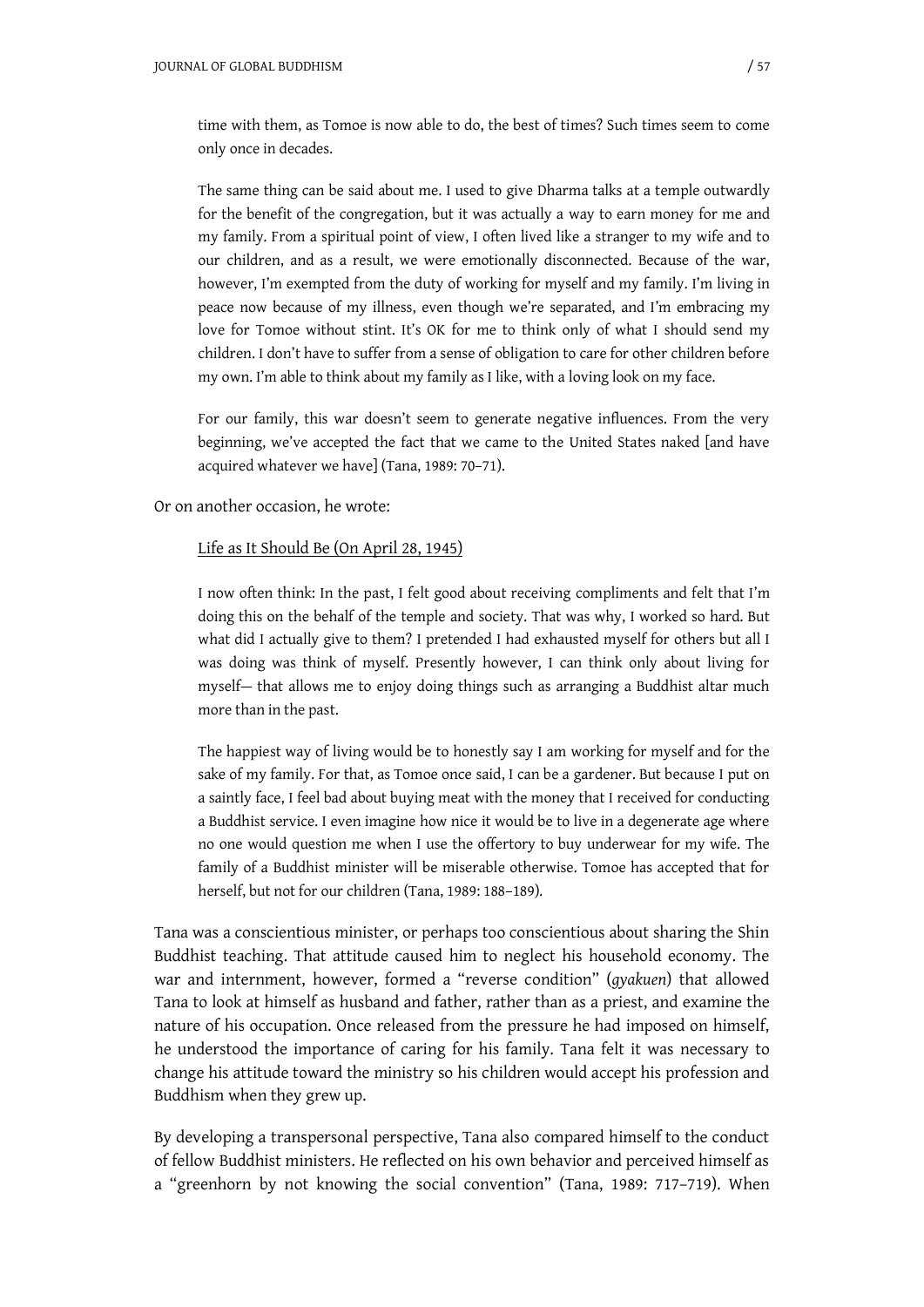someone praised him as a "saint"—which Tana disliked because he knew he was full of base passions—while complaining about the quality of other Buddhist ministers, Tana even defended them: if all Buddhist ministers in camp are self-disciplined, it would make camp life uncomfortable, whereas the prosperity of Shin Buddhism depends on how a minister skillfully mingles with his members (Tana, 1989: 561). In essence, Tana shared the positive outlook on incarceration with his colleagues. Duncan Williams points out that the "optimistic approach to incarceration, as an ideal time to reflect on Buddhist teachings on the nature of life, was a consistent theme in many Issei Buddhist sermons" (Williams, 2003: 267).

Despite wishful fulfilments such as loosening himself from ministerial duties and giving more priority to his family, in the end Tana renewed his commitment to his work without compromising. He valued diligence, abstemiousness, and dedication, while continuing to question the conventional lifestyle of hereditary Buddhist priests who perform their work merely as a matter of routine.

## Know One's Own Direction (October 25, 1945)

In the past, I told myself that I would not talk to Tomoe about what I would do after being released from internment camp. This thought hasn't changed. I don't want to deviate from the path I should pursue only because of my obligation to feed my family. I want to maintain the determination that I made upon becoming a minister…. I would feel bad if I said to Tomoe, "I will be able to buy you something because I'm going to give a Dharma talk this afternoon." I wouldn't have questioned such an attitude if I had been born to a temple family. But I'm sure Tomoe would have understood such an attitude. If I pursue the path as I think I should, moreover, Tomoe will understand, even though that might mean leaving her alone and going wherever I must (Tana, 1989: 595).

This passage clarifies Tana's determination to continue pursuing his career as a conscientious self-disciplined Shin Buddhist minister. Sickness was not a factor that prevented him from following that path. In the last entry of *The Internment Camp Diary*, dated March 31, 1946, Tana wrote that imprisonment had given him confidence. After watching his fellow Buddhist ministers, he perceived that even a minister in poor health could do something for the Japanese community in the United States (Tana, 1989: 912).

Keeping a diary not only helped Tana reestablish his faith in Buddhism but also significantly improved his marriage. Writing was a medium for the couple to understand each other. Just as Tomoe revealed her day-to-day struggles and her love for him in the letters she sent to him, in his diary Tana disclosed his moral and spiritual dilemmas and even expressed his sexual desire to Tomoe. Exchanging letters and keeping a diary for more than four years brought the couple far closer than being physically together. Concentrating their efforts on the practice of writing as a discipline gave both of them insights about themselves as individuals and also about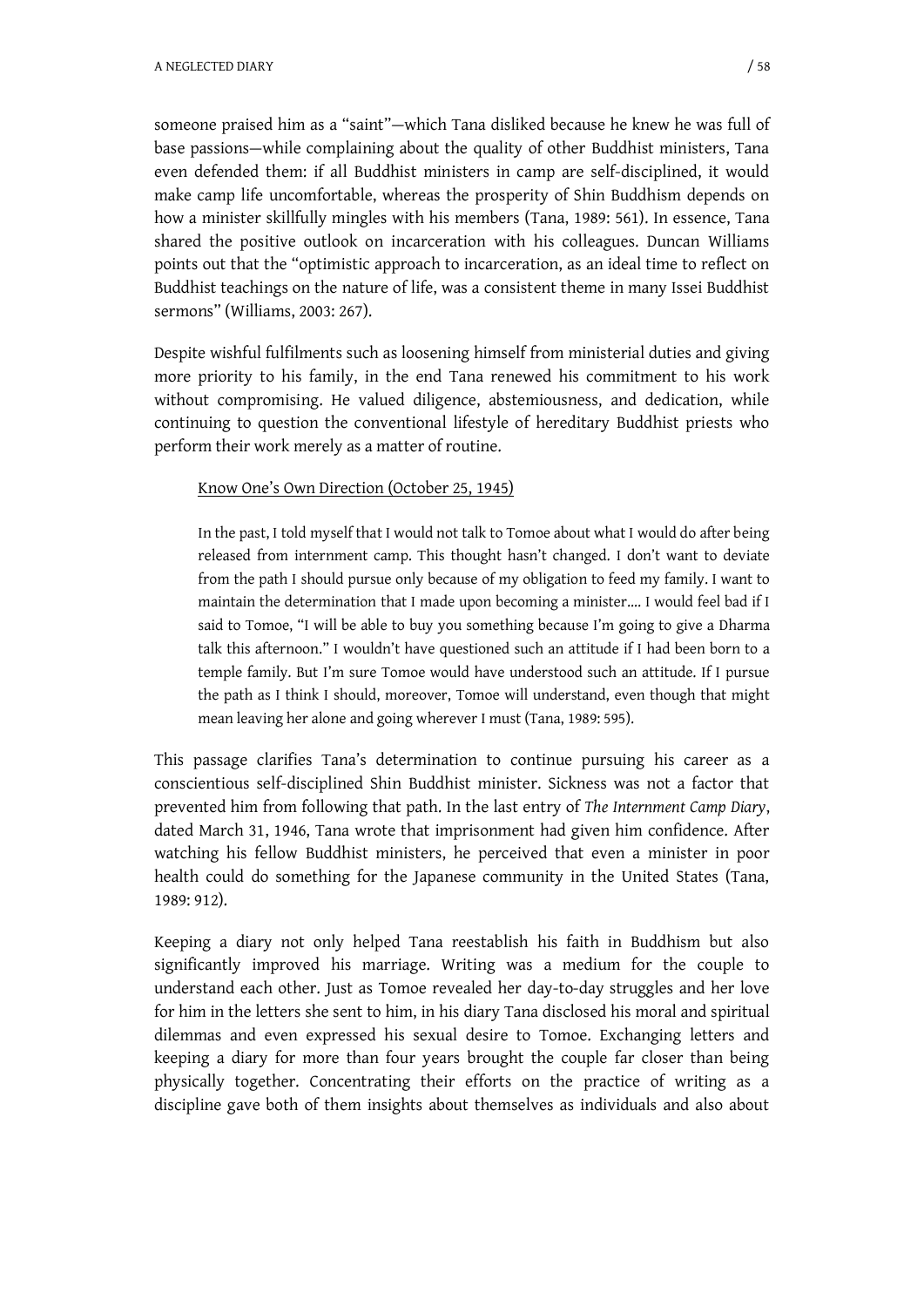themselves as a couple.<sup>14</sup>

1

#### Tomoe's Letters and My Diary (January 26, 1946)

Tomoe seems to have many thoughts concerning my release and return. She wrote: "I feel a bit sad when I think I will not send you letters anymore. I have written you a letter every day. I can continue writing letters even if you are transferred to a civilian hospital and visit you there, can't I? Our exchanges will be more interesting because you will read my letters as a free man! Censorship has limited my expressions. While regretting not being able to write letters anymore, I look forward to it."

This is her seven hundred ninety-fourth letter—a considerable number. I've kept a diary every day since the outbreak of the war. I initially thought that it would become some sort of resource for future discussion [concerning the Pacific War, for instance]. But the war itself has lost its significance, so my diary is useless for that purpose now. This diary will, however, represent our memories, as we've scribbled down things that we were unable to say to each other face to face. Tomoe may be the only one to read my diary, so I've written things without hesitation that I can't express in letters because censors would laugh at them. The censors must be fed up with the quantity of Tomoe's letters and those who register them must be agape with wonder. If I write in a letter what I kept in a diary, it may be a source of gossip, but I'm not ashamed of my diary even if someone were to read it surreptitiously.

As Tomoe points out, I don't think I can keep a diary, after leaving this place and moving to a hospital where she can visit me. A separated life has helped our feelings for each other to grow. I'm sad about not being able to keep a diary any more. Still because I did keep it, I've written about things that I should have kept to myself. I'm not in rush to leave this place and I want to continue writing while here. This may be similar to how Tomoe feels about parting from her custom of writing me letters as she has for four years now….

Looking back, I realize our love has become stronger because the war separated us. When we're together again, we'll be able to share feelings more directly, which we were unable to do four years ago. We'll be free from others [whom we consider as censors] then. We can talk about anything we wish, more openly than what I've written in my diary. We may not be able to talk all day and night because of my illness, but we can at least openly talk without worrying about what other people think of us (Tana, 1989: 779–781).

It appears that the period of his internment was only the time Tana kept a diary. He probably would have been unable to keep it for more than four years without imagining Tomoe as a reader. Her letters and poems helped him open up his feelings and encouraged him to write. Although he may not have recognized it, by incorporating Tomoe's poetry and part of her letters into his diary, Tana developed his aesthetic sense. For Tana, therefore, writing was not just a means of expressing his spirituality.

<sup>14</sup> Wartime correspondence of an Issei Christian couple—Iwao and Hanaye Matsushita—also provides accounts of the ordeal of a husband and wife, separately incarcerated (Fiset, 1997).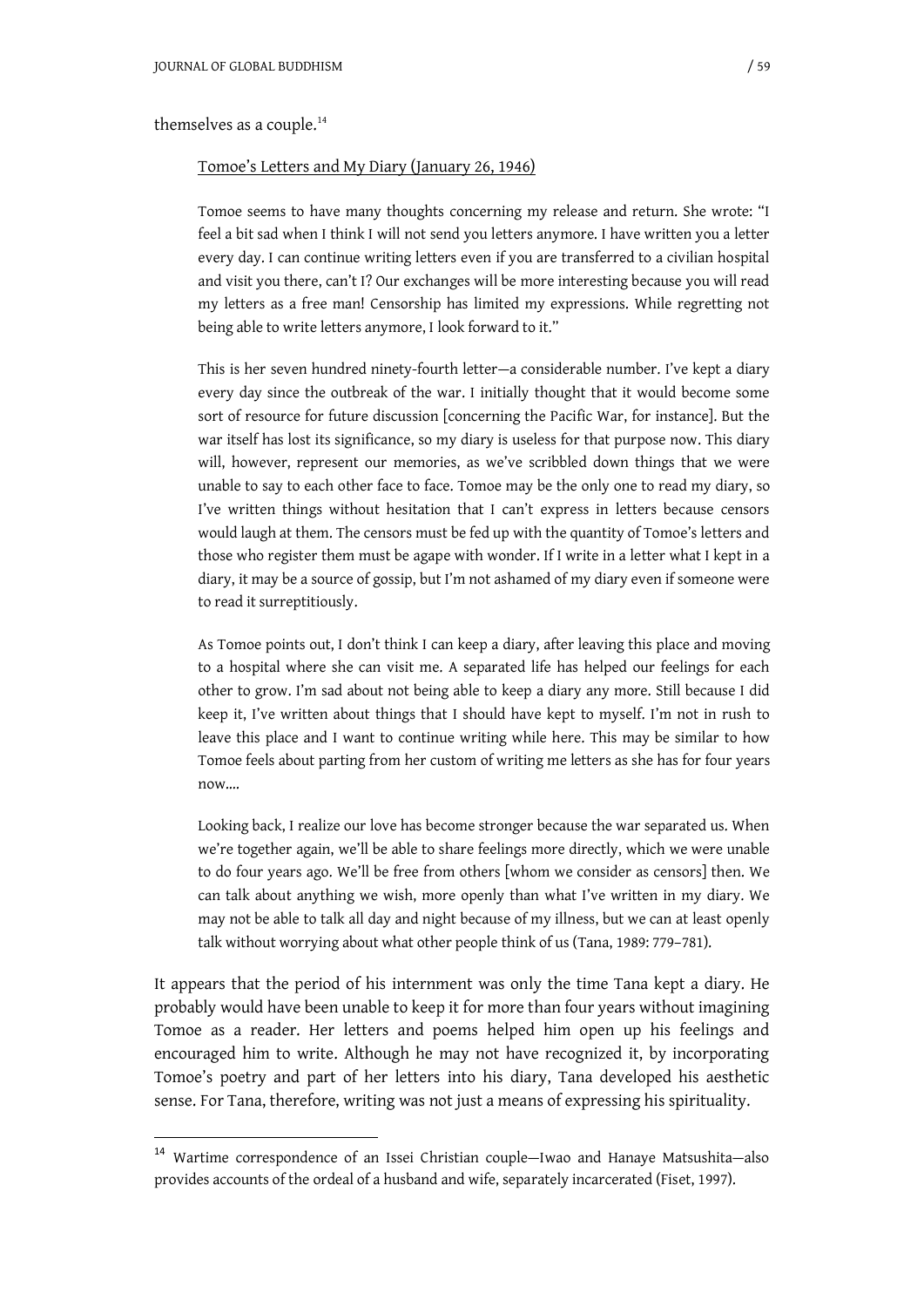Keeping a diary was also a means for Tana to evade censorship. As a resident Buddhist priest who was taken into custody, he knew what was and what was not acceptable to write in letters. By keeping his pro-Japanese and anti-American sentiments strictly to himself, Tana resisted becoming a subject that the U.S. government demanded of the enemy aliens, even though outwardly complying with the Department of Justice. As Julie Rak says, "If anything, diaries evade authority" (Rak, 2009: 19) For Tana, keeping a diary was a political act as well.

## Conclusion

-

*The Internment Camp Diary* reveals the interaction of two Japanese individuals who sought a Buddhist way of life in the United States during the Pacific War and the postwar period. It documents how Tana Daishگ's attitude towards the two nation states of Japan and the United States, his family, and fellow ministers and internees changed during the internment period. This process was not linear but repetitive and disruptive. At the same time, it shows Tomoe's effort to rediscover multiple aspects of her husband, which she pursued until publication of the work was completed in 1989. It took her almost a half-century beginning with Tana's first entry on December 7, 1941. *The Internment Camp Diary*, therefore, records both Tana's "diary time" and time in Tomoe's life.<sup>15</sup> For Tomoe, who died in 1991, the war and internment were never things of the past. Her poetry, which her husband included in his diary, speaks volumes. More importantly however, the couple looked to the future. Tana mentions in his diary that science and technology would provide the foundation for Japan's rebuilding, while Tomoe witnessed the rise of Japan in the seventies and eighties (Tana, 1989: preface).

This study demonstrates that although there are many other ways to study *The Internment Camp Diary*, Tomoe's poetry is a key to understanding the formation of the diarist's Buddhist subjectivity. The absence of Tomoe's poetry in the second half of the Diary is unclear, however, and it deprived Tana of Tomoe's literary presence. Structural changes in the text also coincide with Tana's physical breakdown and indicate a shift in his attitude towards his family and his self-evaluation as a Buddhist minister. Despite his initial reaction, Tana took the incarceration as a positive experience. It interrupted his ministerial duties, which had become routine, and gave him an opportunity to redirect his life and reconnect with his wife. By exchanging letters with Tomoe, including her poems in his diary, and meditating on his marriage, he confirmed the long-standing Shin Buddhist tradition in which collaboration of husband and wife is an integral part of a Buddhist minister's work. With this firm foundation at home, Tana was ready to return to ministerial work when released from internment. *The Internment Camp Diary* is a compelling story of a husband, father, and minister who lived during a

<sup>&</sup>lt;sup>15</sup> Julie Rak writes, "Lejeune suggests that diaries, even those created with the help of a computer, are addressed to a future self, the one who will reread them (perhaps immediately, as an editor), or to an uncertain reader of the future, whether that person is the diarist or someone else. This is the wager on the future which Lejeune posits: an unfolding of time in life, and of time in 'diary time' which can address the past, but which is most concerned with making sense of the present as it accumulates each day" (Rak, 2009: 24).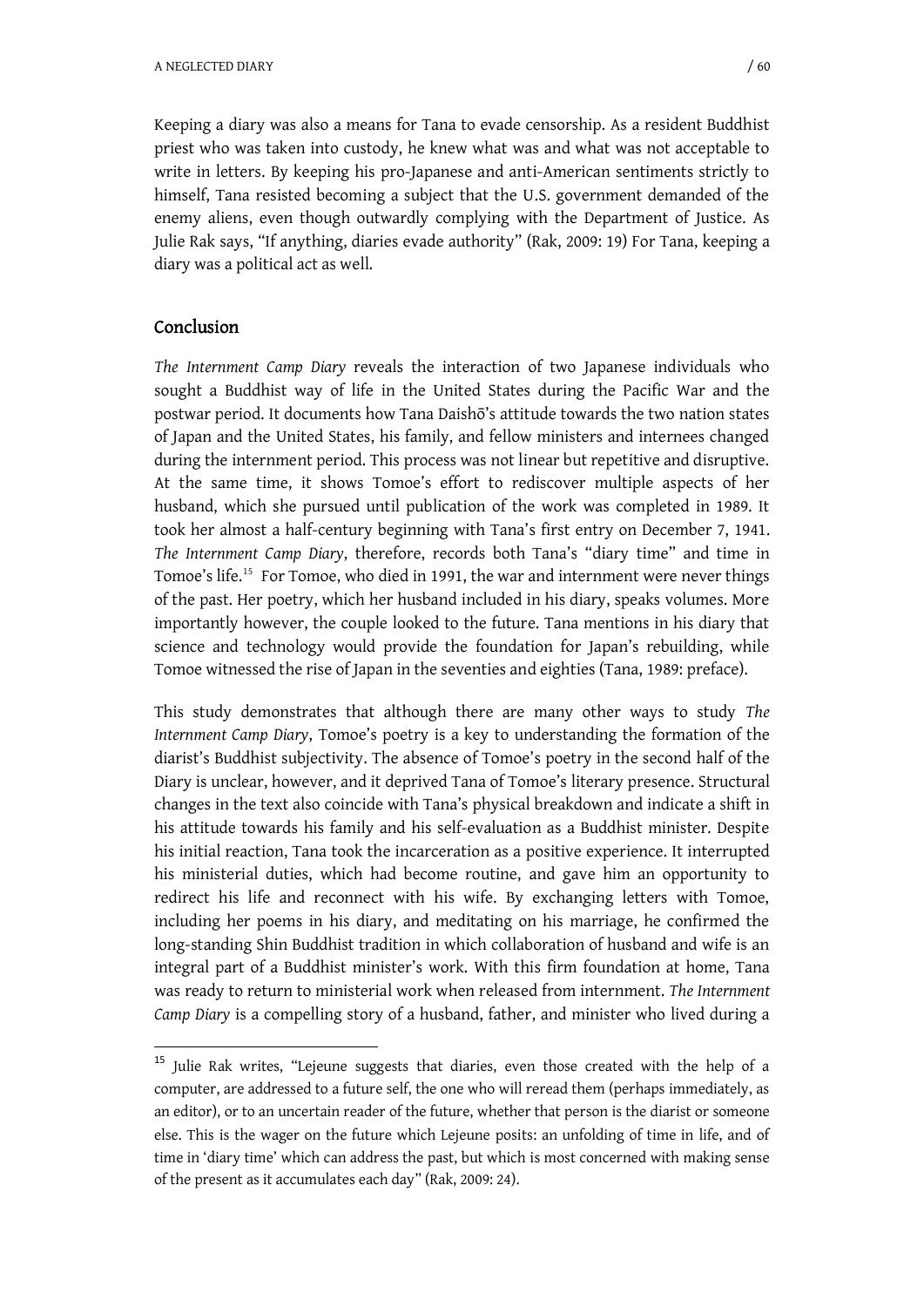period of upheaval caused by the Pacific War.

## References

- Cranston, Edwin A., 1993. *A Waka Anthology: The Gem-Glistening Cup*. Stanford: Stanford University Press.
- Fiset, Louis, 1997. *Imprisoned Apart: The World War II Correspondence of an Issei Couple*. Seattle: University of Washington Press.
- Fujimura, Bunyࡃ, 1985. *Though I Be Crushed: The Wartime Experiences of a Buddhist Minister*. Los Angeles: The Nembutsu Press.
- Fukuda, Yoshiaki, 1990. *My Six Years of Internment: An Issei's Struggle for Justice*. San Francisco: The Konko Church of San Francisco.
- Heine, Steven, 1997. *The Zen Poetry of Dogen: Verses from the Mountain of Eternal Peace*: Rutland, VT: Tuttle.
- Hellbeck, Jochen, 2004. "The Diary between Literature and History: A Historian's Critical Response." *The Russian Review* 63 (October), pp. 621–629.
- Hirota, Dennis, et al., trans. 1997. *The Collected Works of Shinran vol. 1*. Kyoto: Jodo Shinshu Hongwanji-ha.
- Kashima, Tetsuden, 2003. *Judgment Without Trial: Japanese American Imprisonment during World War II*. Seattle: University of Washington Press.
- Keene, Donald, tr., 1995. *Modern Japanese Diaries: The Japanese at Home and Abroad as Revealed through Their Diaries*. New York: Henry Holt and Company.
- Keene, Donald, 2012. "Donald Keene: Truly at home in Japan." Interview by Mariko Nakamura. The Asahi shimbun, [online] Available at: [http://ajw.asahi.com/article/cool\\_japan/culture/AJ201212160010](http://ajw.asahi.com/article/cool_japan/culture/AJ201212160010) [Accessed 13 May 2013].
- LaFleur, William R., 1983. *The Karma of Words: Buddhism and the Literary Arts in Medieval Japan*: Berkeley: University of California Press.
- Langford, Rachael and Russell West, eds., 1999. *Marginal Voices, Marginal Forms: Diaries in European Literature and History*. Atlanta, GA: Rodopi.
- Lejeune, Philippe, 2009. *On Diary*. Honolulu: University of Hawai'i Press.
- Miller, Marilyn Jeanne, 1985. *The Poetics of Nikki Bungaku: A Comparison of the Traditions, Conventions, and Structure of Heian Japan's Literary Diaries with Western Autobiographical Writings*. New York, Garland Publishing.